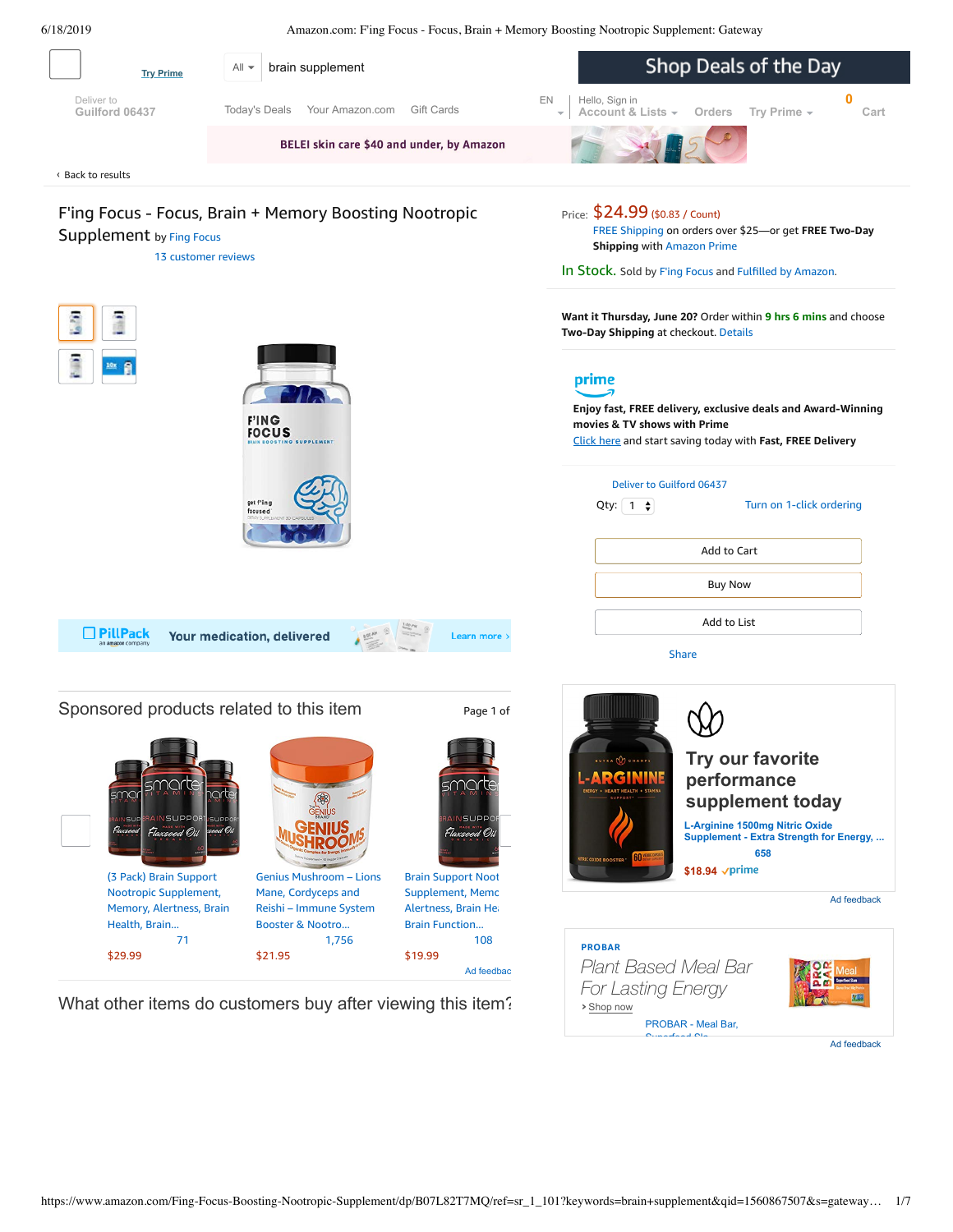

| Genius Consciousness - Super Nootropic Brain Booster Supplement - Enhance Focus, Boost<br>Concentration & Improve Memory   Mind Enhancement with Alpha GPC & Lions Mane<br>Mushroom for Neuro Energy & IQ<br>2,080 |
|--------------------------------------------------------------------------------------------------------------------------------------------------------------------------------------------------------------------|
| \$37.99                                                                                                                                                                                                            |
| Mind Enhancing Supplement – Improve Memory + Boost Brain Power + Enhance Mental Clarity –<br>Pills with Best Top Natural Vitamins for Better Cognitive Function + Concentration + Focus<br>1,825                   |
| \$16.55                                                                                                                                                                                                            |
| Support Healthy Brain Function with Nootropics, Improve Memory & Boost Focus - Alpha GPC,<br>Lion's Mane Extract, Bacopa Monnieri, Phosphatidylserine, Ginkgo Biloba, Rhodiola Rosea,<br><b>Huperzine A</b><br>620 |
| \$21.04                                                                                                                                                                                                            |
| Genius Mushroom – Lions Mane, Cordyceps and Reishi – Immune System Booster & Nootropic<br>Brain Supplement - Wellness Formula for Natural Energy, Stress Relief, Memory & Liver Support,<br>90 Veggie Pills        |

[\\$21.95](https://www.amazon.com/Genius-Mushroom-Cordyceps-Nootropic-Supplement/dp/B078SJ9F5S/ref=pd_cp_121_4?pd_rd_w=BBi93&pf_rd_p=ef4dc990-a9ca-4945-ae0b-f8d549198ed6&pf_rd_r=6F1XKGWZ1477NW3DNP97&pd_rd_r=3056d873-91fa-11e9-96fb-258736ea0892&pd_rd_wg=73QKS&pd_rd_i=B078SJ9F5S&psc=1&refRID=6F1XKGWZ1477NW3DNP97)

Customers who viewed this item also viewed **Page 1 of 8** and 2 of 8 and 2 of 8 and 2 of 8 and 2 of 8 and 2 of 8 and 2 of 8 and 2 of 8 and 2 of 8 and 2 of 8 and 2 of 8 and 2 of 8 and 2 of 8 and 2 of 8 and 2 of 8 and 2 of 8

[1,756](https://www.amazon.com/product-reviews/B078SJ9F5S/ref=pd_cp_121_4?pd_rd_w=BBi93&pf_rd_p=ef4dc990-a9ca-4945-ae0b-f8d549198ed6&pf_rd_r=6F1XKGWZ1477NW3DNP97&pd_rd_r=3056d873-91fa-11e9-96fb-258736ea0892&pd_rd_wg=73QKS&pd_rd_i=B078SJ9F5S&refRID=6F1XKGWZ1477NW3DNP97)



### Special offers and product promotions

**[Your cost could be \\$0.00 instead of \\$24.99](https://www.amazon.com/gp/cobrandcard/marketing.html?pr=con321&inc=50gcUnrec&ts=8e3hdxopjlg7j50zdkh6pqcgooyjzrh&dasin=B07L82T7MQ&plattr=math&place=detailpage&imp=a6922819-1eb3-4751-ae2e-2a3cf9e09898)**! Get a **\$50 Amazon.com Gift Card** instantly upon approval for the **Amazon Rewards Visa Card** Apply now

# **Have a question?**

Find answers in product info, Q&As, reviews

# Product description

### **10x Your Productivity**

Give yourself a competitive advantage. Whether you're a student looking to power through finals or a CEO trying to meet an important deadline.

**Unlock your full potential with Fing Focus**

- Eliminate Brain Fog
- Increase Mental Clarity
- Laser-Like Focus
- Enchanced Memory Support

Visit our website to learn more about our obsessively-researched ingredients and why our Pharmacist chose them.- https://www.fingfocus.com/pages/ingredients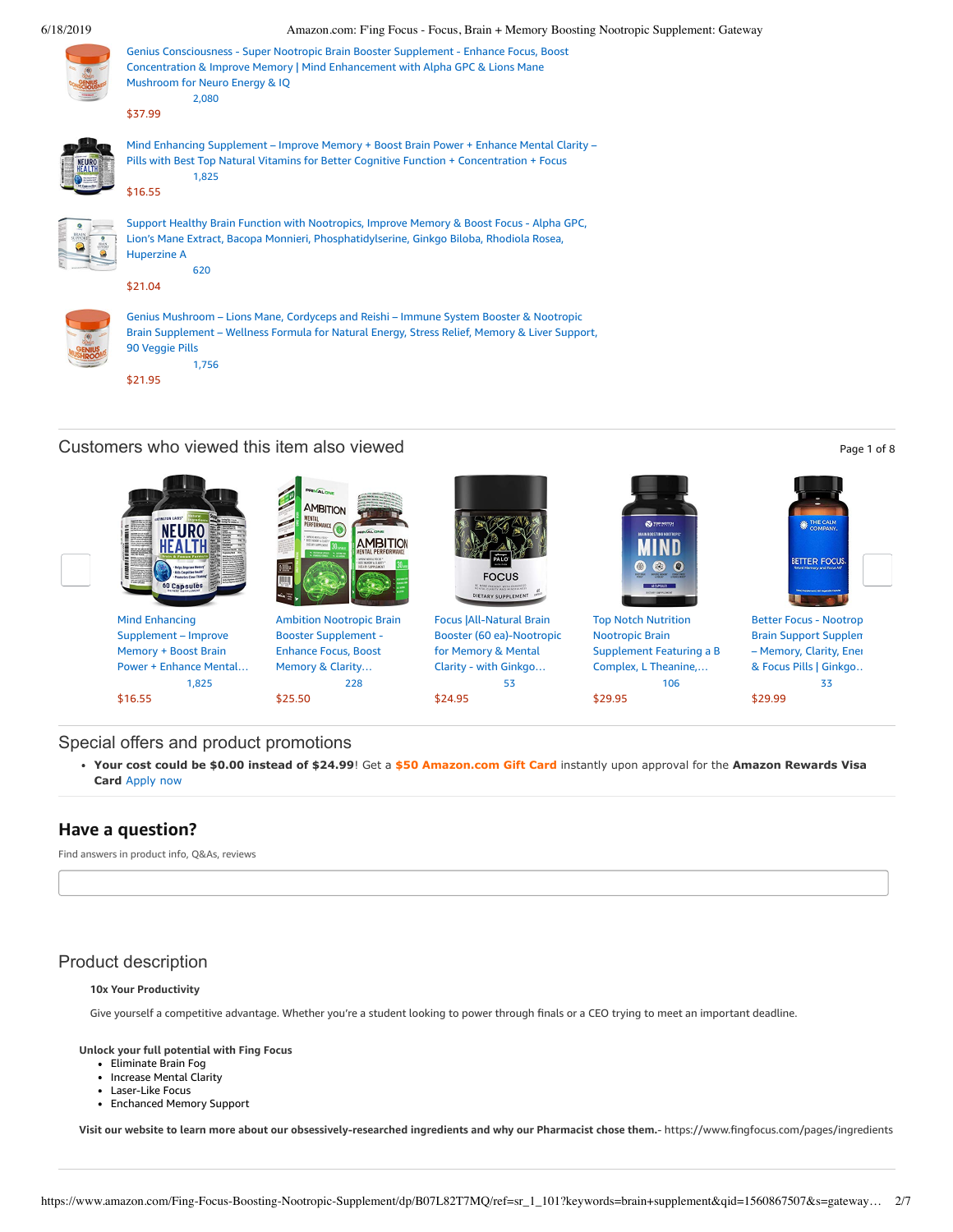### Product details

**Shipping Weight:** 1.6 ounces [\(View shipping rates and policies\)](https://www.amazon.com/gp/help/seller/shipping.html/ref=dp_pd_shipping?ie=UTF8&asin=B07L82T7MQ&seller=ATVPDKIKX0DER)

**ASIN:** B07L82T7MQ

**UPC:** 860000780506

**Average Customer Review:** [13 customer reviews](https://www.amazon.com/product-reviews/B07L82T7MQ/ref=acr_dpproductdetail_text?ie=UTF8&showViewpoints=1)

**Amazon Best Sellers Rank:** #82,292 in Health & Household ([See Top 100 in Health & Household\)](https://www.amazon.com/gp/bestsellers/hpc/ref=pd_zg_ts_hpc) #1025 in [Sports Nutrition Endurance & Energy Products](https://www.amazon.com/gp/bestsellers/hpc/6973669011/ref=pd_zg_hrsr_hpc)

Would you like to **tell us about a lower price**?

Related Video Shorts (0) [Upload](https://www.amazon.com/creatorhub/video/upload?productASIN=B07L82T7MQ&referringURL=ZHAvQjA3TDgyVDdNUQ%3D%3D&ref=RVSW) your video



### **Be the first video**

Your name here

# Important information

#### **Safety Information**

Keep out of reach of children. This product is intended to be consumed by healthy adults 18 years of age or older. Before using this product seek advice from your pharmacist or physician. Do not use this product if you are pregnant or nursing, prone to dehydration.

#### **Legal Disclaimer**

Statements regarding dietary supplements have not been evaluated by the FDA and are not intended to diagnose, treat, cure, or prevent any disease or health condition.

Statements regarding dietary supplements have not been evaluated by the FDA and are not intended to diagnose, treat, cure, or prevent any disease or health condition.

### **Ingredients**

Caffeine Anhydrous, Alpha GPC (90%), Hesperidin, Theacrine, Mucuna Pruriens, Noopept, BioPerine®, Huperzine-A, Galanthus Nivalis

### **Directions**

To assess tolerance, take 1 capsule on an empty stomach. Once tolerance has been assessed, take an additional capsule 4-6 hours after first serving.

### Sponsored products related to this item



Dr. Emil NeuroStim - Nootropic Brain [Supplement](https://www.amazon.com/gp/slredirect/picassoRedirect.html/ref=sspa_dk_detail_0?ie=UTF8&adId=A0728981283D9ILPE9LO2&qualifier=1560883934&id=3205972862619120&widgetName=sp_detail2&url=%2Fdp%2FB07KWSPP4L%2Fref%3Dsspa_dk_detail_0%3Fpsc%3D1) for Memory, Focus, Clarity & Concen... [112](https://www.amazon.com/gp/slredirect/picassoRedirect.html/ref=sspa_dk_detail_0?ie=UTF8&adId=A0728981283D9ILPE9LO2&qualifier=1560883934&id=3205972862619120&widgetName=sp_detail2&url=%2Fdp%2FB07KWSPP4L%2Fref%3Dsspa_dk_detail_0%3Fpsc%3D1#customerReviews)

\$27.95

Ad feedback



Did you know Amazon<br>now accepts FSA cards?

Learn more \*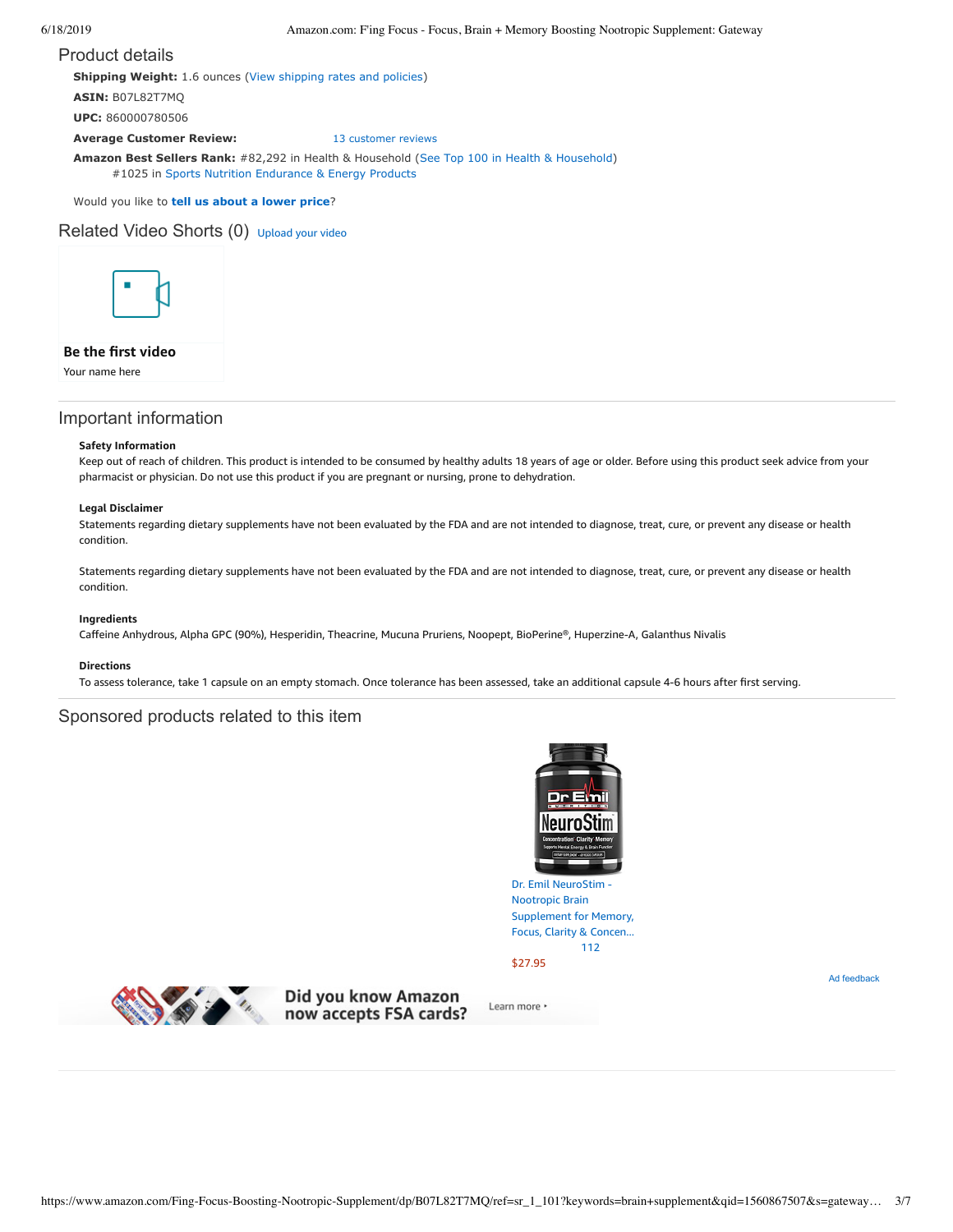# Customer Questions & Answers

[See questions and answers](https://www.amazon.com/ask/questions/asin/B07L82T7MQ/ref=cm_cd_dp_lla_ql_ll)

# <span id="page-3-0"></span>**[13 customer](https://www.amazon.com/Fing-Focus-Boosting-Nootropic-Supplement/product-reviews/B07L82T7MQ/ref=cm_cr_dp_d_show_all_top?ie=UTF8&reviewerType=all_reviews) reviews**

|        | 4.2 OUL OF 5 SLAFS |
|--------|--------------------|
| 5 star | 84%                |
| 4 star | 0%                 |
| 3 star | 0%                 |
| 2 star | 8%                 |

1 [star](https://www.amazon.com/Fing-Focus-Boosting-Nootropic-Supplement/product-reviews/B07L82T7MQ/ref=cm_cr_dp_d_hist_1?ie=UTF8&filterByStar=one_star&reviewerType=all_reviews#reviews-filter-bar) [8%](https://www.amazon.com/Fing-Focus-Boosting-Nootropic-Supplement/product-reviews/B07L82T7MQ/ref=cm_cr_dp_d_hist_1?ie=UTF8&filterByStar=one_star&reviewerType=all_reviews#reviews-filter-bar)

 $4.2 \times 10^{-1}$ 

### **Review this product**

Share your thoughts with other customers



# **Read reviews that mention**



I was skeptical at first but this does really work. I have definitely noticed I am able to focus more on tasks and not get side tracked. Great for me considering I work in IT and am pulled in a million different directions all day. I'd say it almost gives you tunnel vision. One pill seems to last about half the day and I can notice when I'm a bit more scattered at the end. I recommend this if you need to stay on task . I haven't noticed any side effects.

One person found this helpful



**[So glad](https://www.amazon.com/gp/customer-reviews/R28Q2OCYJ34KHU/ref=cm_cr_dp_d_rvw_ttl?ie=UTF8&ASIN=B07L82T7MQ) I found these!**

April 15, 2019 **Verified Purchase**

I was skeptical of focus pills at first and even tried a few with no success. They seemed to either have no effect on my ability to focus or they would leave me shaky and over-caffeinated. However, I decided to try one more brand, and I'm so glad I did. These work exactly as they state!! I've never been one to leave reviews, but I trust these ingredients, and I'm really thrilled to have found something so useful in

Ad feedback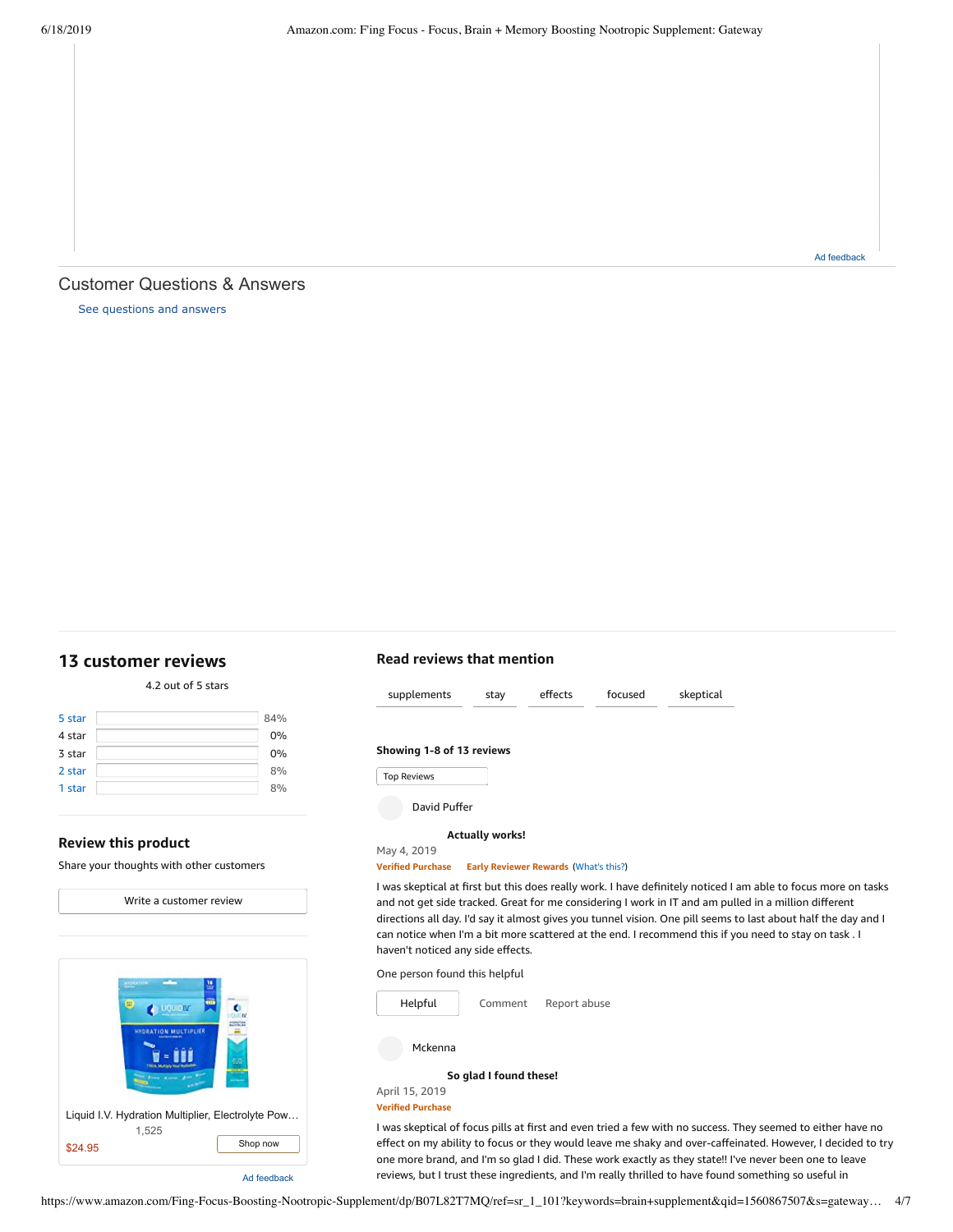accomplishing my coursework as a grad student. I would recommend these pills to anyone looking for a natural boost of energy

#### One person found this helpful

| Helpful                  | Comment | Report abuse |  |  |
|--------------------------|---------|--------------|--|--|
| Dee Ann Bahadursingh     |         |              |  |  |
| <b>Mixed Experiences</b> |         |              |  |  |
| May 8, 2019              |         |              |  |  |

#### **Verified Purchase**

I had mixed experiences with this product. The first day I took this supplement it was super intense, but I did feel focused with no crash. Overall productive. The second day I didn't really feel much of anything. The third day, the effects were a bit delayed, but I had an insane crash afterward and had to leave work because I felt so out of it. I was hoping for more consistency with this product, but I'm a little skeptical to take it again today. As with all supplements, some work better for certain people.

One person found this helpful

| Helpful         | Comment | Report abuse |  |  |
|-----------------|---------|--------------|--|--|
| Amazon Customer |         |              |  |  |

**A+ for the real [hustlers](https://www.amazon.com/gp/customer-reviews/R20XMFVEPHFZB3/ref=cm_cr_dp_d_rvw_ttl?ie=UTF8&ASIN=B07L82T7MQ) only**

April 12, 2019

#### **Verified Purchase**

I started taking this product a month ago so I could give an honest review. After about the first week I really noticed improvement in my ability to concentrate for long periods of time. Instead of having to get up from my desk and walk around every 20 to 30 minutes I was crushing 2 hours before I needed a break. But what I liked the most was that I was better in conversation after the second week. This product is great and out performed others I took that cost twice is much.

One person found this helpful



T. Fuller

#### **[Fantastic!](https://www.amazon.com/gp/customer-reviews/R17XDH607HITRU/ref=cm_cr_dp_d_rvw_ttl?ie=UTF8&ASIN=B07L82T7MQ)**

# May 15, 2019

**Verified Purchase Early Reviewer Rewards** ([What's](https://www.amazon.com/earlyreviewerprogram?ie=UTF8) this?)

Fantastic! I noticed a difference after taking the first one! I seem to be more productive

[Comment](https://www.amazon.com/gp/customer-reviews/R17XDH607HITRU/ref=cm_cr_dp_d_rvw_btm?ie=UTF8&ASIN=B07L82T7MQ#wasThisHelpful) [Report](https://www.amazon.com/hz/reviews-render/report-abuse?ie=UTF8&voteDomain=Reviews&ref=cm_cr_dp_d_rvw_hlp&csrfT=gu3HBqQ8wDFXs7YPalqj58GJTwM2TISe%2Bvlj%2BKcAAAABAAAAAF0JMt5yYXcAAAAA%2B4kUEk%2F7iMGR3xPcX6iU&entityId=R17XDH607HITRU&sessionId=143-6729050-3493109) abuse [Helpful](https://www.amazon.com/ap/signin?openid.return_to=https%3A%2F%2Fwww.amazon.com%2Fdp%2FB07L82T7MQ%2Fref%3Dcm_cr_dp_d_vote_lft%3Fie%3DUTF8%26voteInstanceId%3DR17XDH607HITRU%26voteValue%3D1%26csrfT%3Dgu3HBqQ8wDFXs7YPalqj58GJTwM2TISe%252Bvlj%252BKcAAAABAAAAAF0JMt5yYXcAAAAA%252B4kUEk%252F7iMGR3xPcX6iU%23R17XDH607HITRU&openid.identity=http%3A%2F%2Fspecs.openid.net%2Fauth%2F2.0%2Fidentifier_select&openid.claimed_id=http%3A%2F%2Fspecs.openid.net%2Fauth%2F2.0%2Fidentifier_select&openid.assoc_handle=usflex&openid.mode=checkid_setup&openid.ns=http%3A%2F%2Fspecs.openid.net%2Fauth%2F2.0)

Nicholas Kreitzbender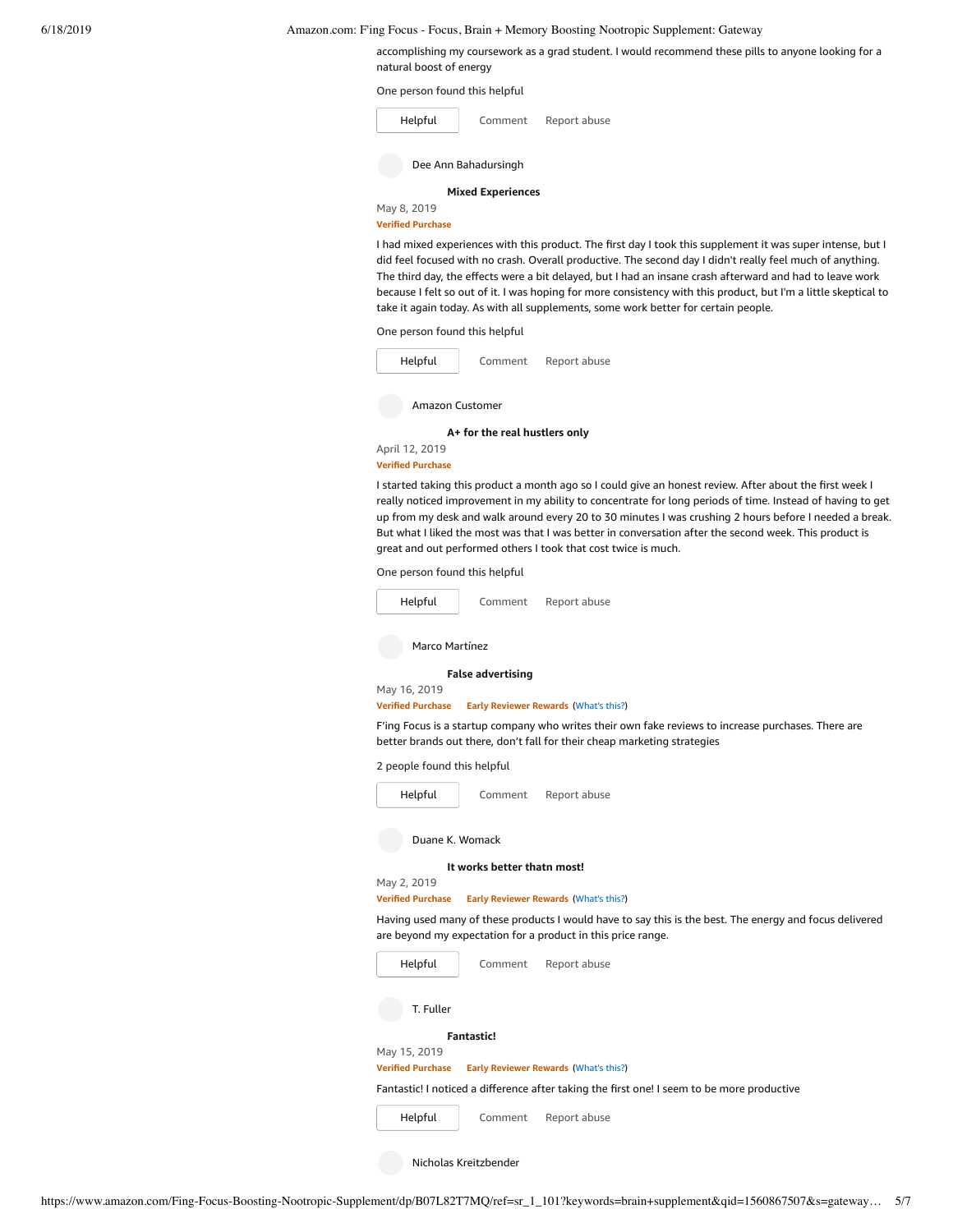**Very clean [nootropic](https://www.amazon.com/gp/customer-reviews/R2UU7JMJIT5DLS/ref=cm_cr_dp_d_rvw_ttl?ie=UTF8&ASIN=B07L82T7MQ) and my #1 choice now!** May 12, 2019 **Verified Purchase Early Reviewer Rewards** ([What's](https://www.amazon.com/earlyreviewerprogram?ie=UTF8) this?) [Comment](https://www.amazon.com/gp/customer-reviews/R2UU7JMJIT5DLS/ref=cm_cr_dp_d_rvw_btm?ie=UTF8&ASIN=B07L82T7MQ#wasThisHelpful) [Report](https://www.amazon.com/hz/reviews-render/report-abuse?ie=UTF8&voteDomain=Reviews&ref=cm_cr_dp_d_rvw_hlp&csrfT=gn9uAS%2BV3YwBTr7M2eVCnMhefIhmeBZNZQo1UFEAAAABAAAAAF0JMt5yYXcAAAAA%2B4kUEk%2F7iMGR3xPcX6iU&entityId=R2UU7JMJIT5DLS&sessionId=143-6729050-3493109) abuse Have been using this for a few weeks and feel mentally clearer and more focused resulting in increased productivity. Have not experienced any nasty side effects like other nootropic supplements. [Helpful](https://www.amazon.com/ap/signin?openid.return_to=https%3A%2F%2Fwww.amazon.com%2Fdp%2FB07L82T7MQ%2Fref%3Dcm_cr_dp_d_vote_lft%3Fie%3DUTF8%26voteInstanceId%3DR2UU7JMJIT5DLS%26voteValue%3D1%26csrfT%3Dgn9uAS%252BV3YwBTr7M2eVCnMhefIhmeBZNZQo1UFEAAAABAAAAAF0JMt5yYXcAAAAA%252B4kUEk%252F7iMGR3xPcX6iU%23R2UU7JMJIT5DLS&openid.identity=http%3A%2F%2Fspecs.openid.net%2Fauth%2F2.0%2Fidentifier_select&openid.claimed_id=http%3A%2F%2Fspecs.openid.net%2Fauth%2F2.0%2Fidentifier_select&openid.assoc_handle=usflex&openid.mode=checkid_setup&openid.ns=http%3A%2F%2Fspecs.openid.net%2Fauth%2F2.0) **See all 13 [reviews](https://www.amazon.com/Fing-Focus-Boosting-Nootropic-Supplement/product-reviews/B07L82T7MQ/ref=cm_cr_dp_d_show_all_btm?ie=UTF8&reviewerType=all_reviews)** Write a [customer](https://www.amazon.com/review/create-review/ref=cm_cr_dp_d_wr_but_btm?ie=UTF8&channel=glance-detail&asin=B07L82T7MQ) review

### Customers also shopped for

909



Disclaimer: While we work to ensure that product information is correct, on occasion manufacturers may alter their ingredient lists. Actual product packaging and materials may contain more and/or different information than that shown on our Web site. We recommend that you do not solely rely on the information presented and that you always read labels, warnings, and directions before using or consuming a product. For additional information about a product, please contact the manufacturer. Content on this site is for reference purposes and is not intended to substitute for advice given by a physician, pharmacist, or other licensed health-care professional. You should not use this information as self-diagnosis or for treating a health problem or disease. Contact your health-care provider immediately if you suspect that you have a medical problem. Information and statements regarding dietary supplements have not been evaluated by the Food and Drug Administration and are not intended to diagnose, treat, cure, or prevent any disease or health condition. Amazon.com assumes no liability for inaccuracies or misstatements about products.

[Back to top](#page-0-0)

| <b>Get to Know Us</b>             | <b>Make Money with Us</b>    |   |
|-----------------------------------|------------------------------|---|
| Careers                           | Sell on Amazon               | ŀ |
| Blog                              | Sell Under Private Brands    | ŀ |
| About Amazon                      | Sell on Amazon Handmade      | ŀ |
| Press Center                      | Sell Your Services on Amazon | ŀ |
| <b>Investor Relations</b>         | Sell on Amazon Business      | S |
| <b>Amazon Devices</b>             | Sell Your Apps on Amazon     | C |
| Tour an Amazon Fulfillment Center | Become an Affiliate          | F |
|                                   | Advertise Your Products      | ŀ |
|                                   | Self-Publish with Us         |   |
|                                   |                              |   |

**›** [See More](https://www.amazon.com/b/?_encoding=UTF8&ld=AZUSSOA-seemore&node=18190131011&ref_=footer_seemore)

**SPORTS NUTRITION BY AMAZON** 

**Amazon Payment Products** [Amazon Rewards Visa Signature Cards](https://www.amazon.com/iss/credit/rewardscardmember?_encoding=UTF8&plattr=CBFOOT&ref_=footer_cbcc) [Amazon.com Store Card](https://www.amazon.com/iss/credit/storecardmember?_encoding=UTF8&plattr=PLCCFOOT&ref_=footer_plcc) [Amazon Business Card](https://www.amazon.com/dp/B07984JN3L?_encoding=UTF8&ie=UTF-8&plattr=ACOMFO) [Amazon.com Corporate Credit Line](https://www.amazon.com/dp/B07CBJQS16?_encoding=UTF8&ie=UTF-8&place=camp&plattr=CCLFOOT&pr=ibprox&ref_=footer_ccl) [Shop with Points](https://www.amazon.com/b?ie=UTF8&node=16218619011&ref_=footer_swp) [Credit Card Marketplace](https://www.amazon.com/compare-credit-card-offers/b?ie=UTF8&node=3561432011&ref_=footer_ccmp) [Reload Your Balance](https://www.amazon.com/Reload-Your-Gift-Card-Balance/b?ie=UTF8&node=10232440011&ref_=footer_reload_us) [Amazon Currency Converter](https://www.amazon.com/Currency-Converter/b?ie=UTF8&node=388305011&ref_=footer_tfx)

**Let Us Help You** [Your Account](https://www.amazon.com/gp/css/homepage.html?ie=UTF8&ref_=footer_ya) [Your Orders](https://www.amazon.com/gp/css/order-history?ie=UTF8&ref_=footer_yo) [Shipping Rates & Policies](https://www.amazon.com/gp/help/customer/display.html?ie=UTF8&nodeId=468520&ref_=footer_shiprates) [Amazon Prime](https://www.amazon.com/gp/prime?ie=UTF8&ref_=footer_prime) [Returns & Replacements](https://www.amazon.com/gp/css/returns/homepage.html?ie=UTF8&ref_=footer_hy_f_4) [Manage Your Content and Devices](https://www.amazon.com/gp/digital/fiona/manage?ie=UTF8&ref_=footer_myk) [Amazon Assistant](https://www.amazon.com/gp/BIT/ref=footer_bit_v2_us_A0029?bitCampaignCode=A0029) [Help](https://www.amazon.com/gp/help/customer/display.html?ie=UTF8&nodeId=508510&ref_=footer_gw_m_b_he)